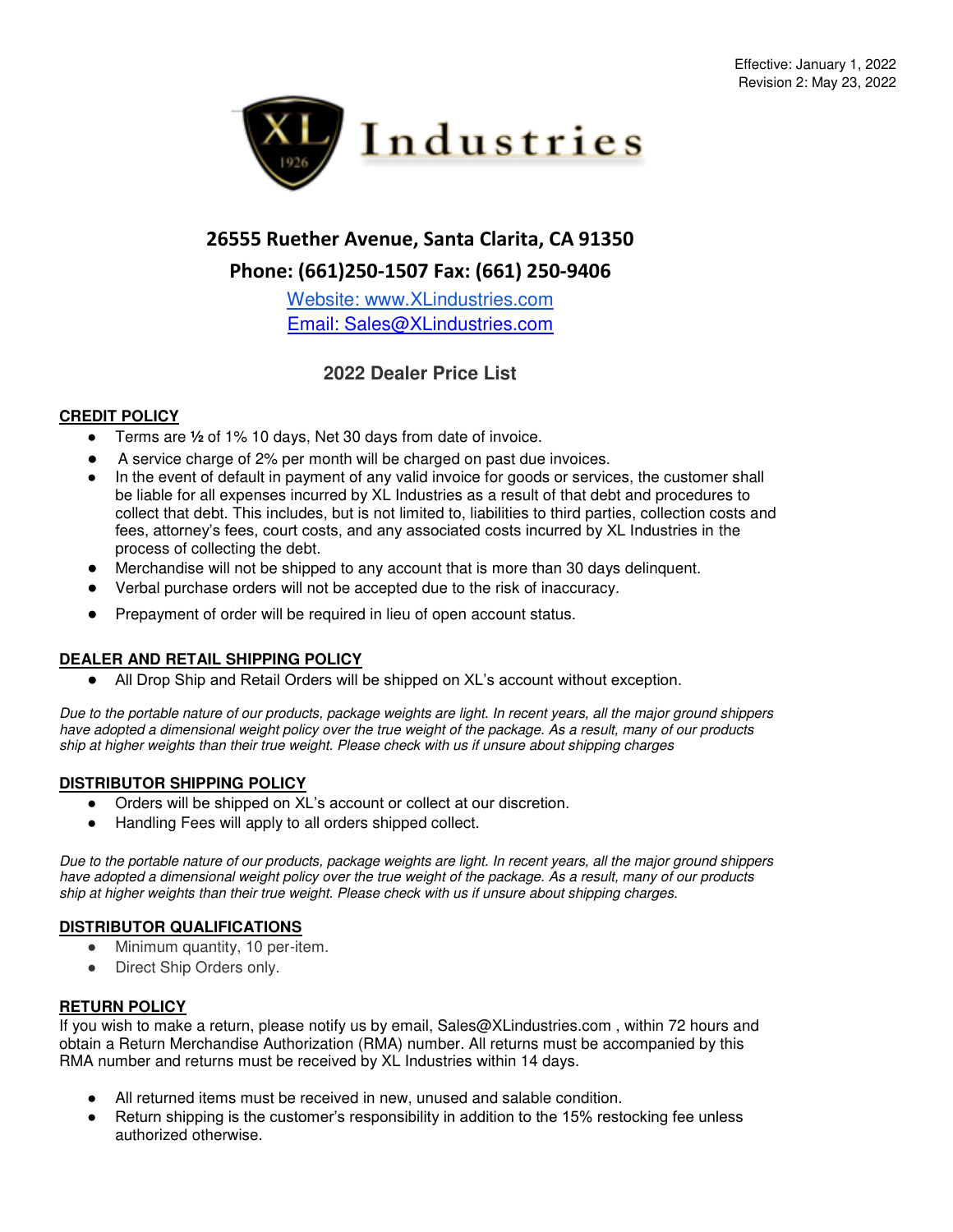

| Part                       | <b>Description</b>                                                                     | <b>Dealer</b> | <b>Suggested</b> |
|----------------------------|----------------------------------------------------------------------------------------|---------------|------------------|
| <b>Number</b>              |                                                                                        | <b>Price</b>  | <b>Retail</b>    |
|                            | <b>Ladder Racks (All Ladder Rack Value Bundles come with extensions &amp; shelves)</b> |               |                  |
| 1250                       | One 52.5" Ladder Rack Value Bundle w/3 1259's & 10.5" Extension                        | \$168.00      | \$224.00         |
| 1250-2                     | Set of two 52.5" Ladder Rack Value Bundle w/6 1259's & two 10.5"<br>Ext.               | \$336.00      | \$448.00         |
| 1250-3                     | Set of three 52.5" Ladder Rack Value Bundle w/9 1259's & three 10.5"<br>Ext.           | \$504.00      | \$672.00         |
| 1251                       | One 52.5" Ladder Rack Value Bundle w/3 1257's & 10.5" Extension                        | \$141.00      | \$188.00         |
| 1251-2                     | Set of two 52.5" Ladder Rack Value Bundle w/6 1257's & two 10.5"<br>lExt.              | \$282.00      | \$376.00         |
| 1251-3                     | Set of three 52.5" Ladder Rack Value Bundle w/9 1257's & three 10.5"<br>Ext.           | \$423.00      | \$564.00         |
| 1252                       | One 63" Ladder Rack Value Bundle w/3 1257's & 22" Extension                            | \$159.75      | \$213.00         |
| 1252-2                     | Set of two 63" Ladder Rack Value Bundle w/6 1257's & two 22" Ext.                      | \$357.00      | \$476.00         |
| 1252-3                     | Set of three 63" Ladder Rack Value Bundle w/9 1257's & three 22"<br>Ext.               | \$479.25      | \$639.00         |
| 1254                       | One 63" Ladder Rack Value Bundle w/3 1259's & 22" Extension                            | \$186.75      | \$249.00         |
| 1254-2                     | Set of two 63" Ladder Rack Value Bundle w/6 1259's & two 22" Ext.                      | \$373.50      | \$498.00         |
| 1254-3                     | Set of three 63" Ladder Rack Value Bundle w/9 1259's & three 22"<br>lExt.              | \$560.25      | \$747.00         |
| 1255                       | One 75" Ladder Rack Value Bundle w/3 1257's and 22" Extension                          | \$178.50      | \$238.00         |
| 1255-2                     | Set of two 75" Ladder Rack Value Bundle w/6 1257's and two 22" Ext.                    | \$357.00      | \$476.00         |
| 1255-3                     | Set of three 75" Ladder Rack Value Bundle w/9 1257's and three 22"<br>lExt.            | \$535.50      | \$714.00         |
| 1256                       | One 75" Ladder Rack Value Bundle w/3 1259's and 22" Extension                          | \$205.50      | \$274.00         |
| 1256-2                     | Set of two 75" Ladder Rack Value Bundle w/6 1259's and two 22" Ext.                    | \$411.00      | \$548.00         |
| 1256-3                     | Set of three 75" Ladder Rack Value Bundle w/9 1259's and three 22"<br>Ext.             | \$616.50      | \$822.00         |
| <b>Individual Products</b> |                                                                                        |               |                  |
| 1230                       | 42.5" Ladder Rack Base Only                                                            | \$97.50       | \$130.00         |
| 1231                       | 56" Ladder Rack Base Only                                                              | \$135.00      | \$180.00         |
| 1257                       | Standard Ladder Shelf (8"x 12")                                                        | \$31.50       | \$42.00          |
| 1257-2                     | 2 Standard Ladder Shelves (8"x 12")                                                    | \$63.00       | \$84.00          |
| 1257-3                     | 3 Standard Ladder Shelves (8"x 12")                                                    | \$94.50       | \$126.00         |
| 1257-4                     | 4 Standard Ladder Shelves (8"x 12")                                                    | \$126.00      | \$168.00         |
| 1257-10                    | 10 Standard Ladder Shelves (8"x 12")                                                   | \$315.00      | \$420.00         |

*Ladder Racks continued on the next page…*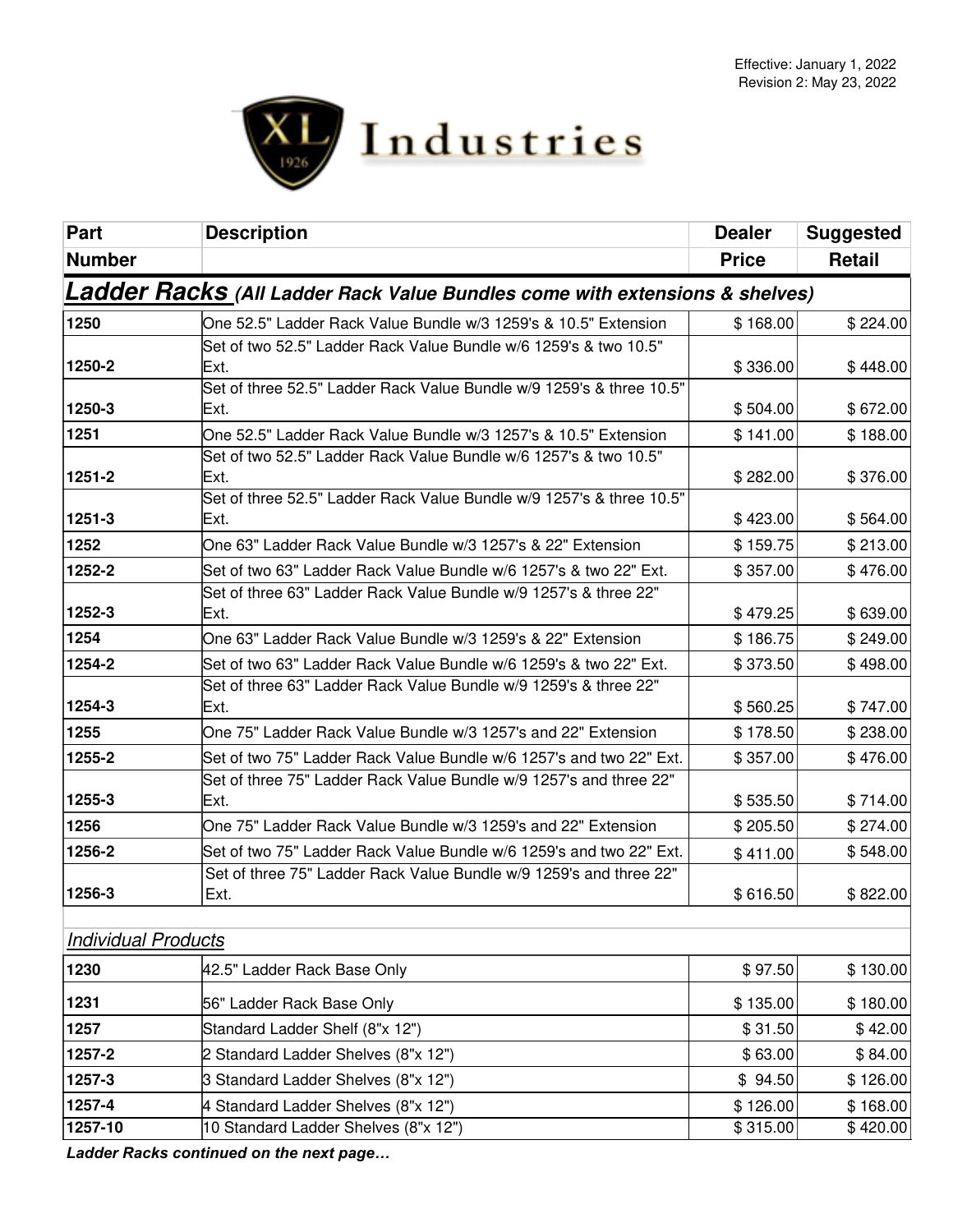

| <b>Part</b>                   | <b>Description</b>                                       | <b>Dealer</b> | <b>Suggested</b> |
|-------------------------------|----------------------------------------------------------|---------------|------------------|
| <b>Number</b>                 |                                                          | <b>Price</b>  | <b>Retail</b>    |
|                               | <b>Ladder Racks Individual Products Continued</b>        |               |                  |
| 1258                          | Ladder Rack Spray Bracket (fits on all Ladder Racks)     | \$28.50       | \$38.00          |
| 1259                          | arge Ladder Shelf (8"x 18")                              | \$40.50       | \$54.00          |
| 2625                          | Carrying Case for one or two #1251 or #1252              | \$75.00       | \$100.00         |
| 2627                          | Carrying Case for one or two #1255                       | \$81.75       | \$109.00         |
| 2532                          | Carrying Case for up to sixteen #1257 Shelves only       | \$60.00       | \$80.00          |
| 40723                         | 10.5" Ladder Rack Extension only                         | \$43.50       | \$58.00          |
| 40725                         | 22" Ladder Rack Extension only                           | \$51.75       | \$69.00          |
|                               |                                                          |               |                  |
|                               | <b>Register Stands/Lecterns</b>                          |               |                  |
| 2111                          | Pedestal/Portable Register Stand                         | \$198.00      | \$264.00         |
| 2112                          | Pedestal/Portable Register Stand w/Case                  | \$240.75      | \$321.00         |
|                               |                                                          |               |                  |
| 2011                          | Adjustable/Pedastal/Portable Register Stand              | \$202.50      | \$270.00         |
| 2012                          | Adjustable/Pedastal/Portable Register Stand w/Case       | \$247.50      | \$330.00         |
|                               |                                                          |               |                  |
| 2311                          | Standard Folding Register Stand                          | \$212.25      | \$283.00         |
| 2312                          | Standard Folding Register Stand w/Case                   | \$258.75      | \$345.00         |
|                               |                                                          |               |                  |
| 3310                          | Deluxe Folding Register Stand-Black Stand                | \$345.75      | \$461.00         |
| 3311                          | Deluxe Folding Register Stand-Gold Stand                 | \$345.75      | \$461.00         |
| 3312                          | Deluxe Folding Register Stand-Black w/Case               | \$411.75      | \$549.00         |
| 3313                          | Deluxe Folding Register Stand-Gold w/Case                | \$411.75      | \$549.00         |
| <b>Individual Accessories</b> |                                                          |               |                  |
| 2551                          | Carrying Case for #2111                                  | \$54.75       | \$73.00          |
| 2550                          | Carrying Case for #2011                                  | \$60.75       | \$81.00          |
| 2552                          | Carrying Case for #2311                                  | \$66.00       | \$88.00          |
| 3552                          | Carrying Case for #3310 or #3311                         | \$74.25       | \$99.00          |
|                               |                                                          |               |                  |
| Deluxe "D" Stands             |                                                          |               |                  |
| 1638                          | Set of two Deluxe D-3 Display Stands w/8" Tops (24"-38") | \$186.00      | \$248.00         |
|                               | Deluxe "D" Stands continued onto the next page           |               |                  |
|                               |                                                          |               |                  |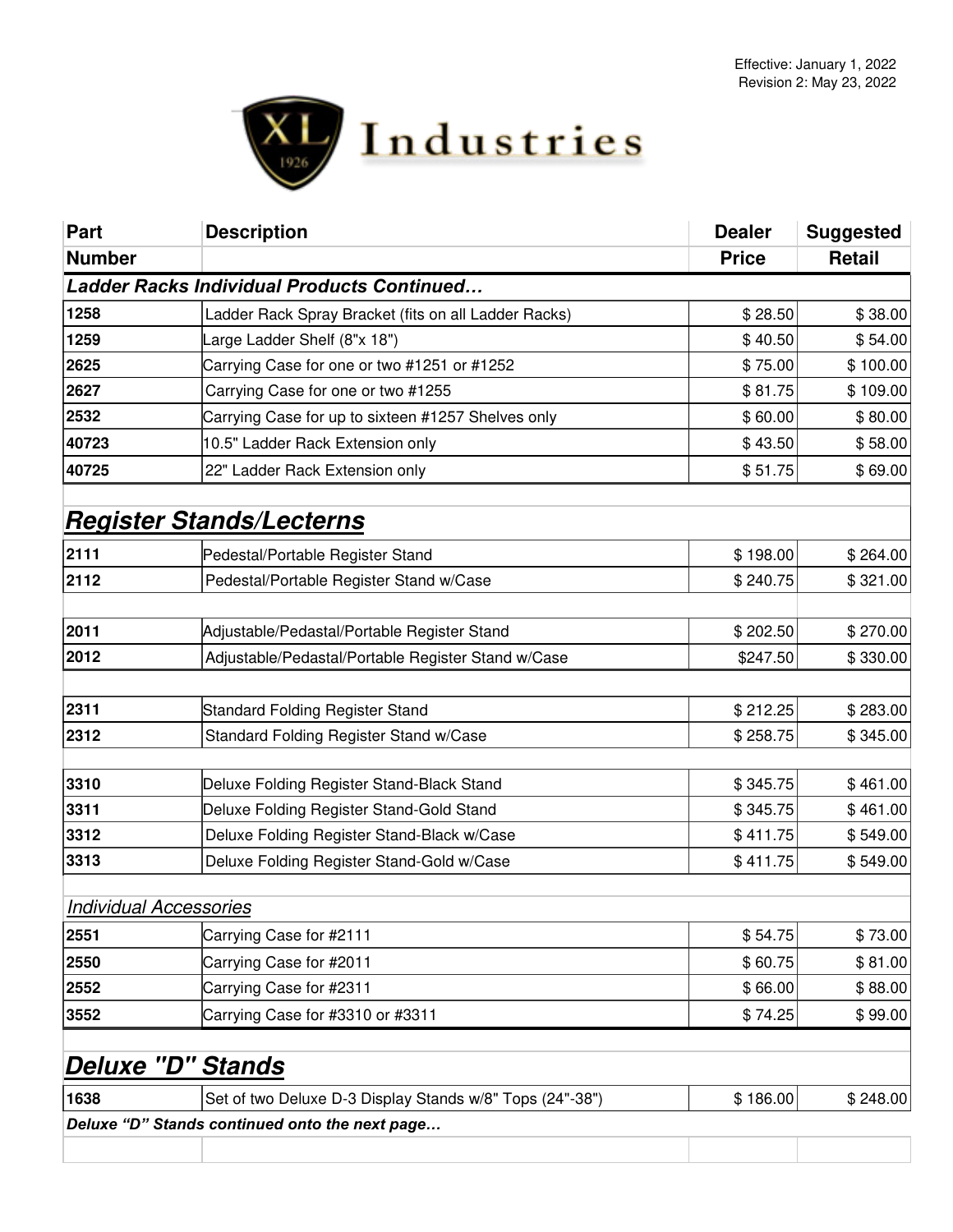

| <b>Part</b>                        | <b>Description</b>                                        | <b>Dealer</b> | <b>Suggested</b> |
|------------------------------------|-----------------------------------------------------------|---------------|------------------|
| <b>Number</b>                      |                                                           | <b>Price</b>  | Retail           |
| <b>Deluxe "D" Stands continued</b> |                                                           |               |                  |
| 1639                               | Set of two Deluxe D-3 Display Stands w/12" Tops (24"-38") | \$193.50      | \$258.00         |
| 1648                               | Set of two Deluxe D-4 Display Stands w/8" Tops (37"-62")  | \$213.00      | \$284.00         |
| 1649                               | Set of two Deluxe D-4 Display Stands w/12" Tops (37"-62") | \$222.00      | \$296.00         |
|                                    |                                                           |               |                  |
| <b>Value Bundles</b>               |                                                           |               |                  |
| 1666                               | 8" Top D-66 Bundle (3 each #1638 & #1648)                 | \$534.75      | \$713.00         |
| 1677                               | 12" Top D-77 Bundle (3 each #1639 & #1649)                | \$555.00      | \$740.00         |
|                                    |                                                           |               |                  |
| Individual Accessories             |                                                           |               |                  |
| 1318                               | Platform Shelf O-1 Attachment (18")                       | \$59.25       | \$79.00          |
| 1608                               | Additional 8" Top                                         | \$16.50       | \$22.00          |
| 1612                               | Additional 12" Top                                        | \$24.00       | \$32.00          |
| 2531                               | Carrying Case for Six Deluxe Stands                       | \$70.50       | \$94.00          |
| 2532                               | Carrying Case for "D" Tops (8" or 12")                    | \$60.00       | \$80.00          |
|                                    |                                                           |               |                  |
|                                    | Deluxe "O" Combo Stands                                   |               |                  |
| 1403                               | Set of two Deluxe O-3 Combo Stands (adjusts 42"-73")      | \$237.00      | \$316.00         |
| 1404                               | Set of two Deluxe O-4 Combo Stands (adjusts 53"-96")      | \$255.00      | \$340.00         |
| 1405                               | Set of two Deluxe O-5 Combo Stands (40"-no adjustment)    | \$196.50      | \$262.00         |
| 1406                               | Set of two Deluxe O-6 Combo Stands (52"-no adjustment)    | \$205.50      | \$274.00         |
|                                    |                                                           |               |                  |
| <b>Value Bundles</b>               |                                                           |               |                  |
| 1413                               | Short O-3 Bundle (1 #1403 w/ 3 #1318)                     | \$244.50      | \$326.00         |
| 1414                               | Tall O-4 Bundle (1 #1404 w/ 4 #1318)                      | \$293.25      | \$391.00         |
| 1415                               | Fixed 40" O-5 Bundle (1 #1405 w/3 #1318)                  | \$230.25      | \$307.00         |
| 1416                               | Fixed 52" O-6 Bundle (1 #1406 w/4 #1318)                  | \$279.75      | \$373.00         |
|                                    |                                                           |               |                  |
| <b>Individual Accessories</b>      |                                                           |               |                  |
| 1318                               | Platform Shelf O-1 Attachment (18")                       | \$59.25       | \$79.00          |
| 2513                               | Carrying Case for #1413 or #1415                          | \$70.50       | \$94.00          |
| 2514                               | Carrying Case for #1414 or #1416                          | \$75.75       | \$101.00         |
|                                    |                                                           |               |                  |
|                                    |                                                           |               |                  |
|                                    |                                                           |               |                  |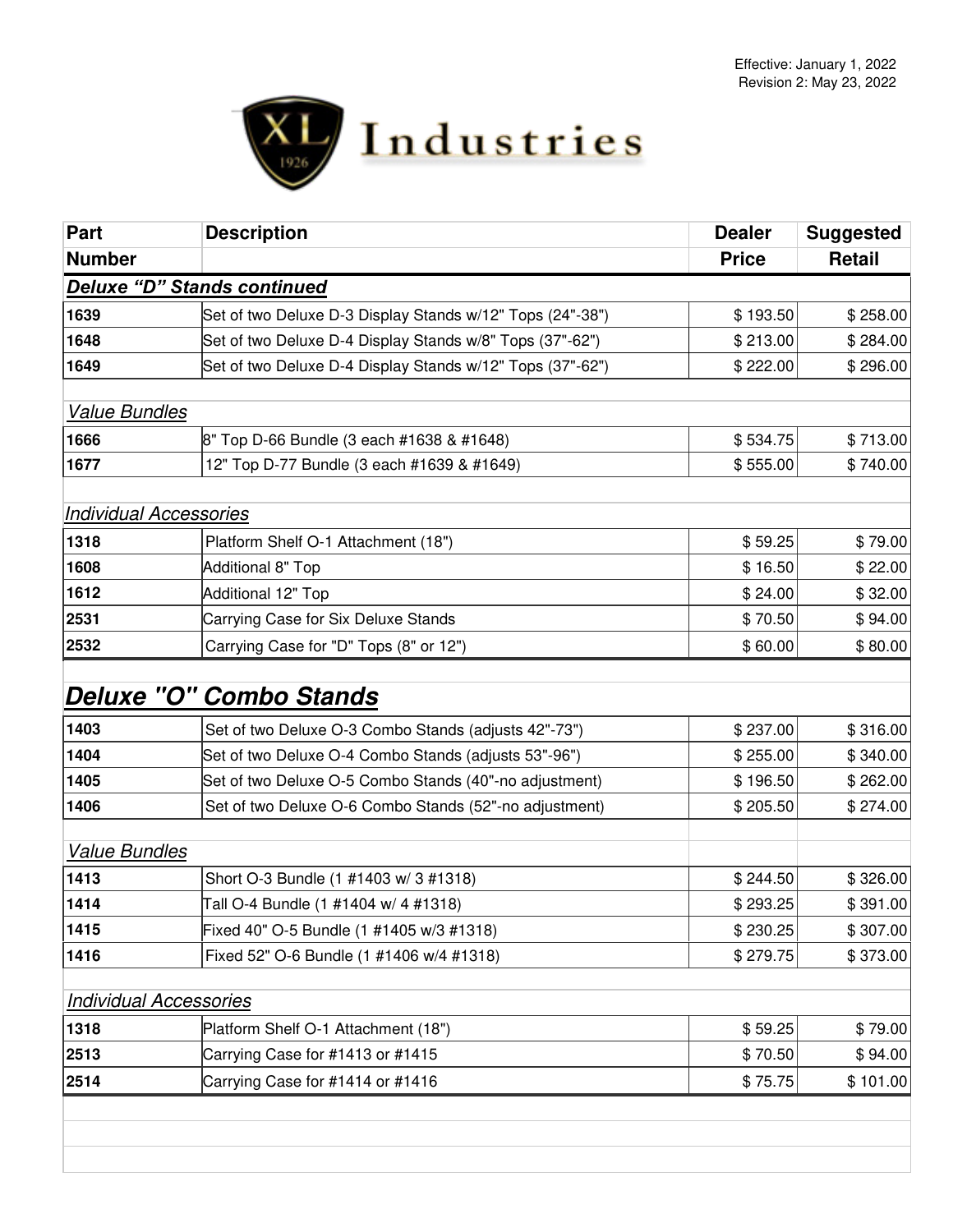

| <b>Part</b>                                      | <b>Description</b>                                 | <b>Dealer</b> | <b>Suggested</b> |  |  |
|--------------------------------------------------|----------------------------------------------------|---------------|------------------|--|--|
| <b>Number</b>                                    |                                                    | <b>Price</b>  | <b>Retail</b>    |  |  |
|                                                  | <b>Standard "G" Combo Stands</b>                   |               |                  |  |  |
| 1724                                             | Set of two Standard G-1 Combo Stands (27"-44")     | \$153.00      | \$204.00         |  |  |
| 1732                                             | Set of two Standard G-2 Combo Stands (37"-64")     | \$162.00      | \$216.00         |  |  |
| 1740                                             | Set of two Standard G-3 Combo Stands (47"-84")     | \$85.50       | \$114.00         |  |  |
| <b>Value Bundles</b>                             |                                                    |               |                  |  |  |
| 1743                                             | Assorted G-13 Combos (2 of each size)              | \$441.75      | \$589.00         |  |  |
| 1770                                             | Large G-30 Combos (6 #1740)                        | \$468.75      | \$625.00         |  |  |
| <b>Individual Accessories</b>                    |                                                    |               |                  |  |  |
| 2541                                             | Case for Six Standard Combo Stands                 | \$70.50       | \$94.00          |  |  |
|                                                  |                                                    |               |                  |  |  |
|                                                  | <b>Folding Top "L" Stands</b>                      |               |                  |  |  |
| 1501                                             | Set of two Small Folding Top L-1 Stands (14"-20")  | \$154.50      | \$206.00         |  |  |
| 1502                                             | Set of two Medium Folding Top L-2 Stands (23"-37") | \$177.00      | \$236.00         |  |  |
| 1503                                             | Set of two Large Folding Top L-3 Stands (34"-58")  | \$186.00      | \$248.00         |  |  |
| <b>Value Bundles</b>                             |                                                    |               |                  |  |  |
| 1523                                             | arge Folding Top L-23 Set (6 #1503)                | \$503.25      | \$671.00         |  |  |
| 1533                                             | Assorted Folding Top L-33 Set (2 ea.)              | \$465.00      | \$620.00         |  |  |
| <b>Individual Accessories</b>                    |                                                    |               |                  |  |  |
| 2521                                             | Case for Any Six Folding Top Stands                | \$70.50       | \$94.00          |  |  |
|                                                  |                                                    |               |                  |  |  |
|                                                  | <u>Expansion "A" Racks</u>                         |               |                  |  |  |
| 1031                                             | 3-Rail Expansion A-3 Rack (30"x 62")               | \$269.25      | \$359.00         |  |  |
| 1051                                             | 5-Rail Expansion A-5 Rack (50"x 62")               | \$362.25      | \$483.00         |  |  |
| 1071                                             | 7-Rail Expansion A-7 Rack (70"x 62")               | \$458.25      | \$611.00         |  |  |
| <b>Individual Accessories</b>                    |                                                    |               |                  |  |  |
| 1023                                             | 'D" Basket Shelf                                   | \$78.75       | \$105.00         |  |  |
| 1032                                             | 30" Height Extension for #1031                     | \$113.25      | \$151.00         |  |  |
| Expansion "A" Racks continued onto the next page |                                                    |               |                  |  |  |
|                                                  |                                                    |               |                  |  |  |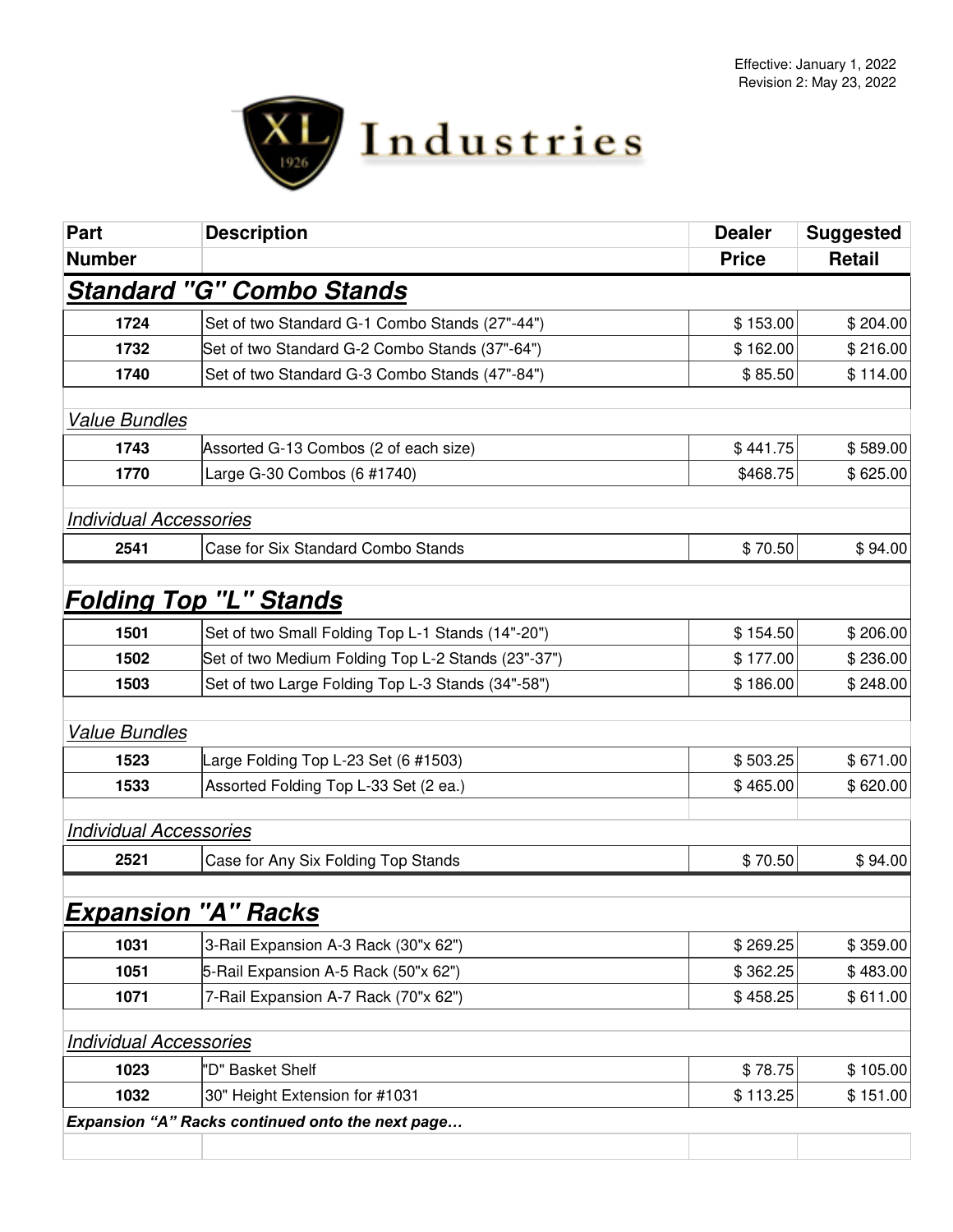

| Part                          | <b>Description</b>                                          | <b>Dealer</b> | <b>Suggested</b> |
|-------------------------------|-------------------------------------------------------------|---------------|------------------|
| <b>Number</b>                 |                                                             | <b>Price</b>  | <b>Retail</b>    |
|                               | <b>Expansion "A" Racks Individual Accessories continued</b> |               |                  |
| 1052                          | 30" Height Extension for #1051                              | \$164.65      | \$219.00         |
| 1072                          | 30" Height Extension for #1071                              | \$214.50      | \$286.00         |
| 2501                          | Case for Any Expansion Rack & Ext.                          | \$108.00      | \$144.00         |
| <b>Value Bundles</b>          |                                                             |               |                  |
| 1033                          | 3-Rail Set (2 #1031 & 2 #1032)                              | \$726.75      | \$969.00         |
| 1053                          | 5-Rail Set (2 #1051 & 2 #1052)                              | \$1,000.50    | \$1,334.00       |
| 1073                          | 7-Rail Set (2 #1071 & 2 #1072)                              | \$1,278.00    | \$1,704.00       |
| <b>Expansion "B" Racks</b>    |                                                             |               |                  |
| 1203                          | Combo Expansion "B" Rack                                    | \$325.75      | \$437.00         |
| <b>Individual Accessories</b> |                                                             |               |                  |
| 1204                          | Combo "B" Rack Extension (16")                              | \$135.00      | \$180.00         |
| 1318                          | Platform Shelf O-1 Attachment (18")                         | \$59.25       | \$79.00          |
| 2505                          | Case for Combo Expansion "B" Rack                           | \$108.00      | \$144.00         |
| <b>Wall Channels</b>          |                                                             |               |                  |
| 1110                          | Black Wall Channel (6 foot)                                 | \$55.50       | \$74.00          |
| 1112                          | Gold Wall Channel (6 foot)                                  | \$55.50       | \$74.00          |
| 1117                          | Standard Wall Channel Shelf (8"x 12")                       | \$31.50       | \$42.00          |
| 1119                          | Deluxe Gold-Trim Shelf (10"x 12")                           | \$39.00       | \$52.00          |
| <b>Value Bundles</b>          |                                                             |               |                  |
| 1113                          | Black Wall Channel Bundle (1 #1110 & 3 #1117)               | \$135.00      | \$180.00         |
| 1114                          | Gold Wall Channel Bundle (1 #1112 & 3 #1117)                | \$135.00      | \$180.00         |
| <u>Basic Gold Stands</u>      |                                                             |               |                  |
| 8811                          | Set of two 11" Basic Stands w/8" x 8" Top                   | \$57.00       | \$76.00          |
| 8815                          | Set of two 15" Basic Stands w/8" x 8" Top                   | \$61.50       | \$82.00          |
| 8819                          | Set of two 19" Basic Stands w/8" x 8" Top                   | \$69.00       | \$92.00          |
|                               | Basic Gold Stands continued onto the next page              |               |                  |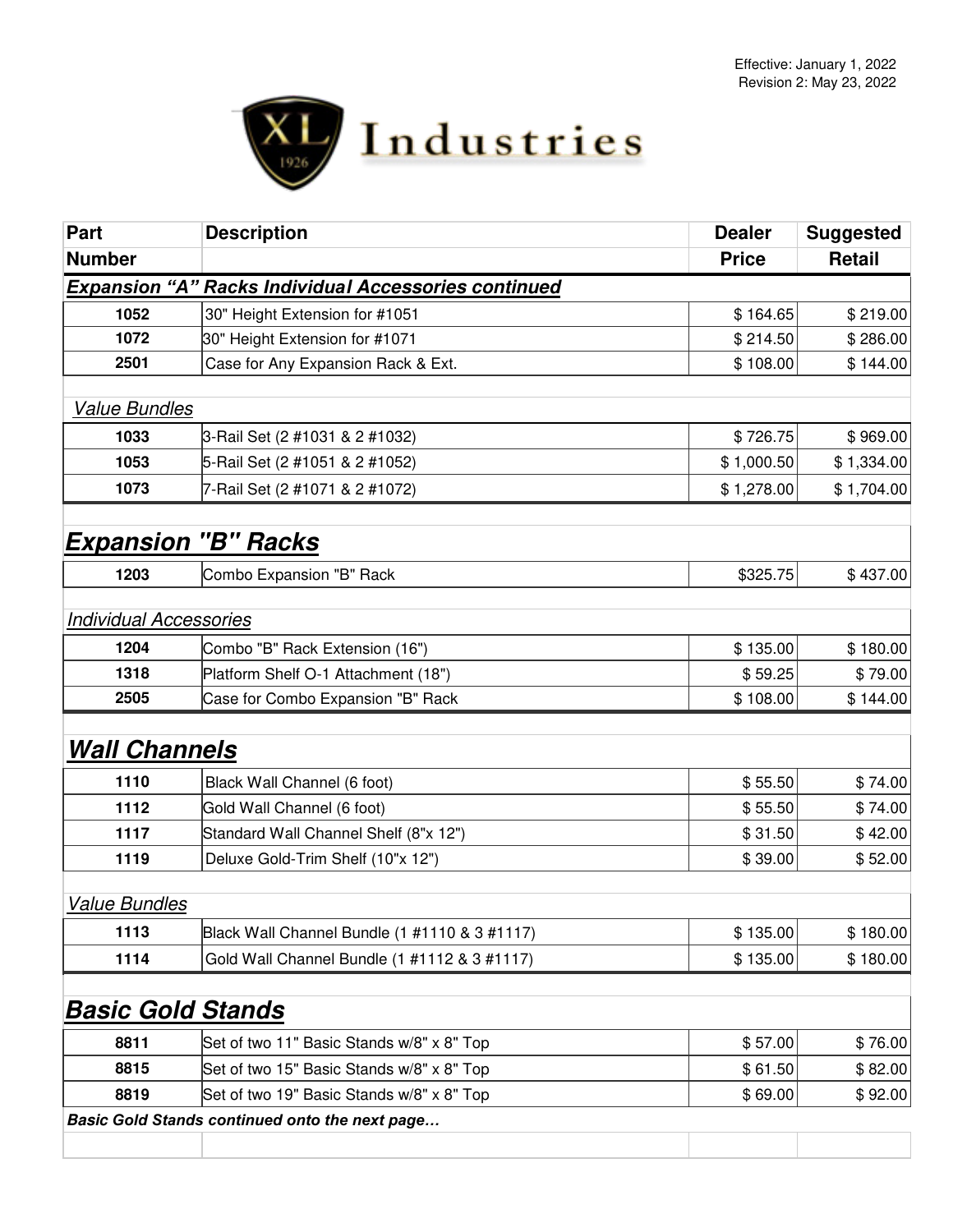

| Part                          | <b>Description</b>                                                 | <b>Dealer</b> | <b>Suggested</b> |
|-------------------------------|--------------------------------------------------------------------|---------------|------------------|
| <b>Number</b>                 |                                                                    | <b>Price</b>  | Retail           |
| Gold Stands continued         |                                                                    |               |                  |
| 8823                          | Set of two 23" Basic Stands w/8" x 8" Top                          | \$75.00       | \$100.00         |
| 8827                          | Set of two 27" Basic Stands w/8" x 8" Top                          | \$81.00       | \$108.00         |
| 8831                          | Set of two 31" Basic Stands w/8" x 8" Top                          | \$87.00       | \$116.00         |
| 8835                          | Set of two 35" Basic Stands w/8" x 8" Top                          | \$91.50       | \$122.00         |
| 8839                          | Set of two 39" Basic Stands w/8" x 8" Top                          | \$97.50       | \$130.00         |
| 8843                          | Set of two 43" Basic Stands w/8" x 8" Top                          | \$103.50      | \$138.00         |
| 8911                          | Set of two 11" Basic Stands w/12"x 12" Top                         | \$69.00       | \$92.00          |
| 8915                          | Set of two 15" Basic Stands w/12"x 12" Top                         | \$75.00       | \$100.00         |
| 8919                          | Set of two 19" Basic Stands w/12"x 12" Top                         | \$81.00       | \$108.00         |
| 8923                          | Set of two 23" Basic Stands w/12"x 12" Top                         | \$87.00       | \$116.00         |
| 8927                          | Set of two 27" Basic Stands w/12"x 12" Top                         | \$91.50       | \$122.00         |
| 8931                          | Set of two 31" Basic Stands w/12"x 12" Top                         | \$97.50       | \$130.00         |
| 8935                          | Set of two 35" Basic Stands w/12"x 12" Top                         | \$103.50      | \$138.00         |
| 8939                          | Set of two 39" Basic Stands w/12"x 12" Top                         | \$109.50      | \$146.00         |
| 8943                          | Set of two 43" Basic Stands w/12"x 12" Top                         | \$114.00      | \$152.00         |
|                               |                                                                    |               |                  |
| <b>Value Bundles</b>          |                                                                    |               |                  |
| 8860                          | Six Shortest Stands (8811 thru 8831) w/8" Tops                     | \$193.50      | \$258.00         |
| 8890                          | All Nine Stands w/8" Tops                                          | \$325.50      | \$434.00         |
| 8960                          | Six Shortest Stands w/12" Tops                                     | \$225.75      | \$301.00         |
| 8990                          | All Nine Stands w/12" Tops                                         | \$373.50      | \$498.00         |
|                               |                                                                    |               |                  |
| <b>Individual Accessories</b> |                                                                    |               |                  |
| 1608                          | Additional 8" Top                                                  | \$16.50       | \$22.00          |
| 1612                          | Additional 12" Top                                                 | \$24.00       | \$32.00          |
| 2541                          | <b>Case for Nine Basic Stands</b>                                  | \$70.50       | \$94.00          |
| 2532                          | Case for Tops (Holds 8" or 12")                                    | \$60.00       | \$80.00          |
| 2600                          | Storage Rack (Holds 9 Stands)                                      | \$69.00       | \$92.00          |
|                               |                                                                    |               |                  |
|                               | <b>Portable Urn Display(Ladder Rack)</b>                           |               |                  |
| 1220                          | Urn Display Rack Value Bundle: 1 #1222, 1 #1223, 1 #1227 & 1 #1229 | \$300.00      | \$400.00         |
|                               | Portable Urn Display (Ladder Rack) continued onto the next page    |               |                  |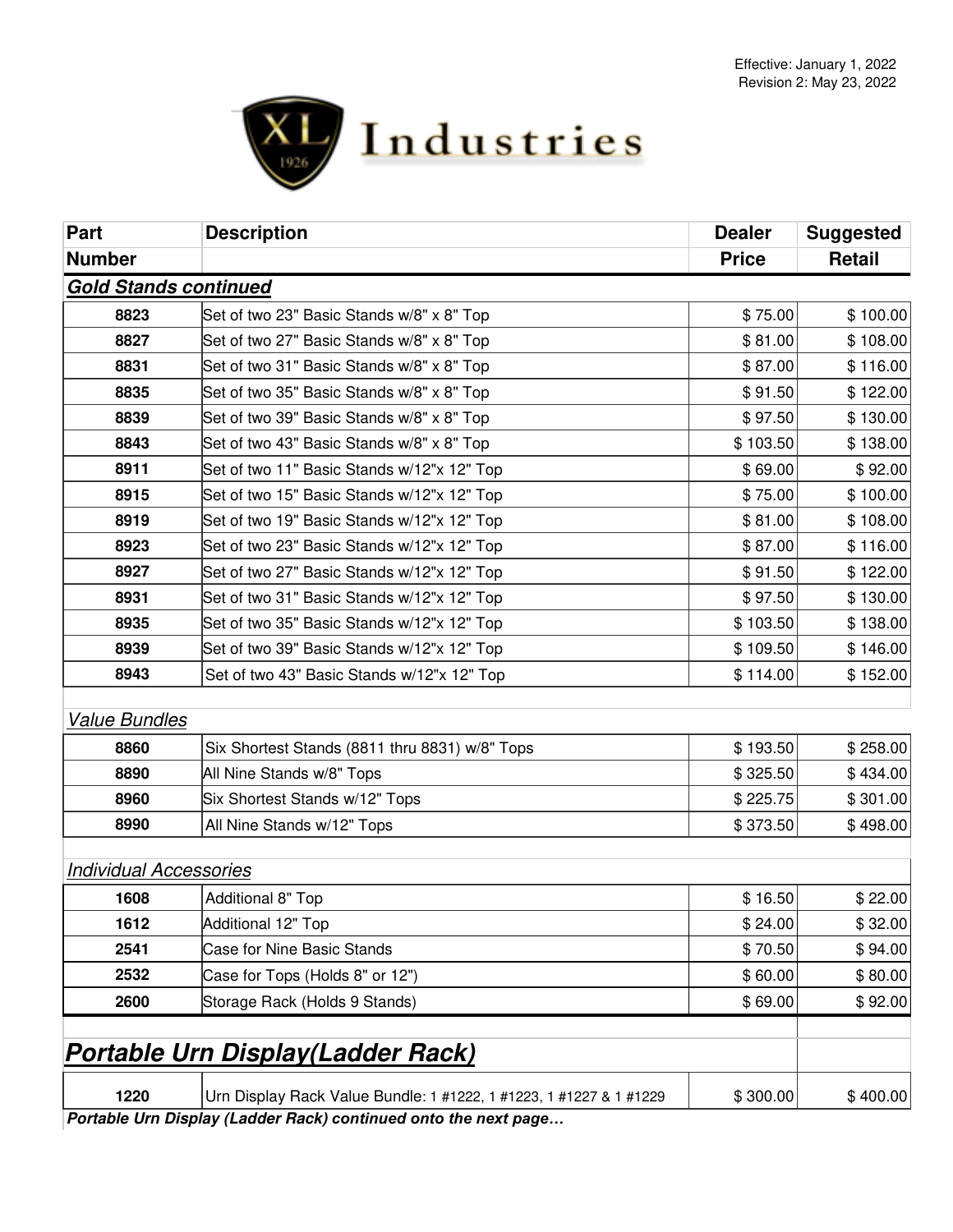

| <b>Part</b>                   | <b>Description</b>                           | <b>Dealer</b> | <b>Suggested</b> |
|-------------------------------|----------------------------------------------|---------------|------------------|
| <b>Number</b>                 |                                              | <b>Price</b>  | <b>Retail</b>    |
|                               | Portable Urn Display (Ladder Rack) continued |               |                  |
|                               | <b>Individual Products and Accessories</b>   |               |                  |
| 1222                          | Urn Display Base Ladder Rack                 | \$131.25      | \$175.00         |
| 1223                          | Urn Display Floral Rack                      | \$123.75      | \$165.00         |
| 1227                          | Heavy Duty Urn Shelf                         | \$60.75       | \$81.00          |
| 1229                          | Portrait Mounting Set                        | \$51.00       | \$68.00          |
| 2627                          | Case for Urn Display Bundle                  | \$81.75       | \$109.00         |
|                               | <b>Folding Display Table</b>                 |               |                  |
| 5300                          | Folding Display Table Set-Burgundy Drape     | \$258.75      | \$345.00         |
| 5301                          | Folding Display Table Set-Blue Drape         | \$258.75      | \$345.00         |
| 5302                          | Folding Display Table Set-Green Drape        | \$258.75      | \$345.00         |
| 5303                          | Folding Display Table Set-Gold Drape         | \$258.75      | \$345.00         |
|                               | <b>Individual Products and Accessories</b>   |               |                  |
| 5305                          | Folding Display Table-Only                   | \$174.00      | \$232.00         |
| 5310                          | Display Table Drape (Burgundy)               | \$103.50      | \$138.00         |
| 5311                          | Display Table Drape (Blue)                   | \$103.50      | \$138.00         |
| 5312                          | Display Table Drape (Green)                  | \$103.50      | \$138.00         |
| 5313                          | Display Table Drape (Gold)                   | \$103.50      | \$138.00         |
| 5309                          | Protective Plexiglass (16"x 24")             | \$27.75       | \$37.00          |
| 2530                          | Case for Display Table Set                   | \$70.50       | \$94.00          |
| Pole Rack                     |                                              |               |                  |
| 1906                          | Pole Rack (84" floor to ceiling)             | \$231.00      | \$308.00         |
| 1907                          | Pole Rack Extension                          | 2.33/inch     | $3.10$ /inch     |
| Value Bundle                  |                                              |               |                  |
| 1916                          | Pole Rack Set (incl. 6 #1318)                | \$494.25      | \$659.00         |
| <b>Individual Accessories</b> |                                              |               |                  |
| 1318                          | Platform Shelf O-1 Attachment (18")          | \$59.25       | \$79.00          |
|                               |                                              |               |                  |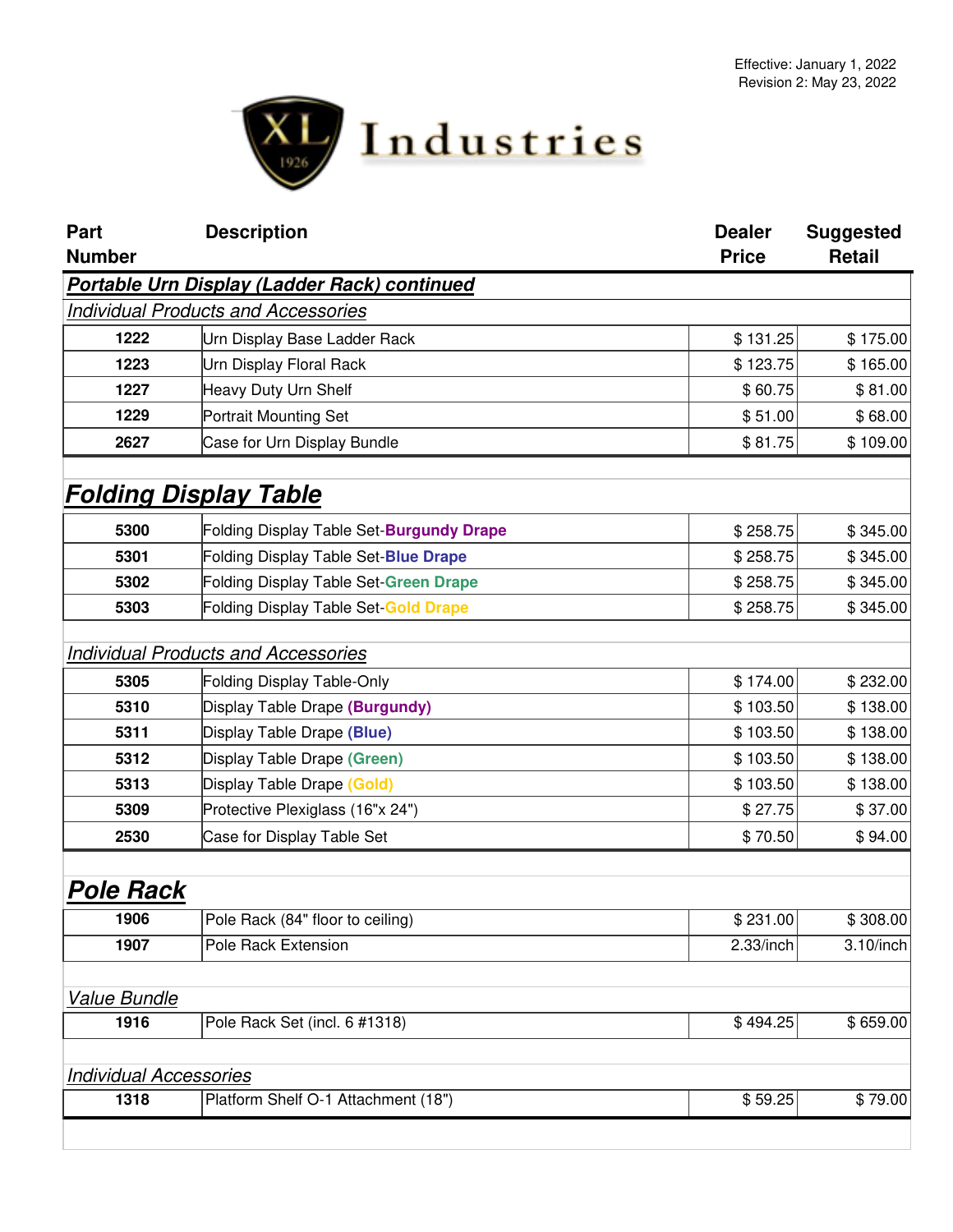

| <b>Part</b>                   | <b>Description</b>                             | <b>Dealer</b> | <b>Suggested</b> |
|-------------------------------|------------------------------------------------|---------------|------------------|
| <b>Number</b>                 |                                                | <b>Price</b>  | Retail           |
| <b>Nesting Stands</b>         |                                                |               |                  |
| 8208                          | Set of two 8" Nesting Stands                   | \$46.50       | \$62.00          |
| 8214                          | Set of two 14" Nesting Stands                  | \$61.50       | \$82.00          |
| 8220                          | Set of two 20" Nesting Stands                  | \$76.50       | \$102.00         |
| 8226                          | Set of two 26" Nesting Stands                  | \$102.00      | \$136.00         |
| 8232                          | Set of two 32" Nesting Stands                  | \$114.00      | \$152.00         |
| 8238                          | Set of two 38" Nesting Stands                  | \$151.50      | \$202.00         |
| 8244                          | Set of two 44" Nesting Stands                  | \$168.00      | \$224.00         |
| <b>Value Bundles</b>          |                                                |               |                  |
| 8250                          | Set of Five Shortest Stands (8208 thru 8232)   | \$165.00      | \$220.00         |
| 8270                          | Set of All Seven Stands (8208 thru 8244)       | \$250.50      | \$334.00         |
| <b>Casket Racks</b>           |                                                |               |                  |
| 1120                          | Open Casket Rack with Hooks                    | \$244.50      | \$326.00         |
| 1121                          | Open Casket Rack without Hooks                 | \$244.50      | \$326.00         |
| 1122                          | #1120 with Case                                | \$300.00      | \$400.00         |
| 1123                          | #1121 with Case                                | \$300.00      | \$400.00         |
| 1125                          | Casket "J" Rack                                | \$98.25       | \$131.00         |
| <b>Individual Accessories</b> |                                                |               |                  |
| 2602                          | Carrying Case for #1120 or #1121               | \$63.00       | \$84.00          |
| <b>Miscellaneous</b>          |                                                |               |                  |
| 2200                          | Customizable 4-Leg Stand                       | \$140.25      | \$187.00         |
| 1011                          | Wedding / Gothic Arch                          | \$442.50      | \$590.00         |
| <b>Replacement Parts</b>      |                                                |               |                  |
| Portable Register Stand       |                                                |               |                  |
| 40406                         | Top with Plate and Rosette Casting             | \$100.50      | \$134.00         |
| 40407                         | <b>Stand Only</b>                              | \$115.50      | \$154.00         |
|                               | Replacement Parts continued onto the next page |               |                  |
|                               |                                                |               |                  |